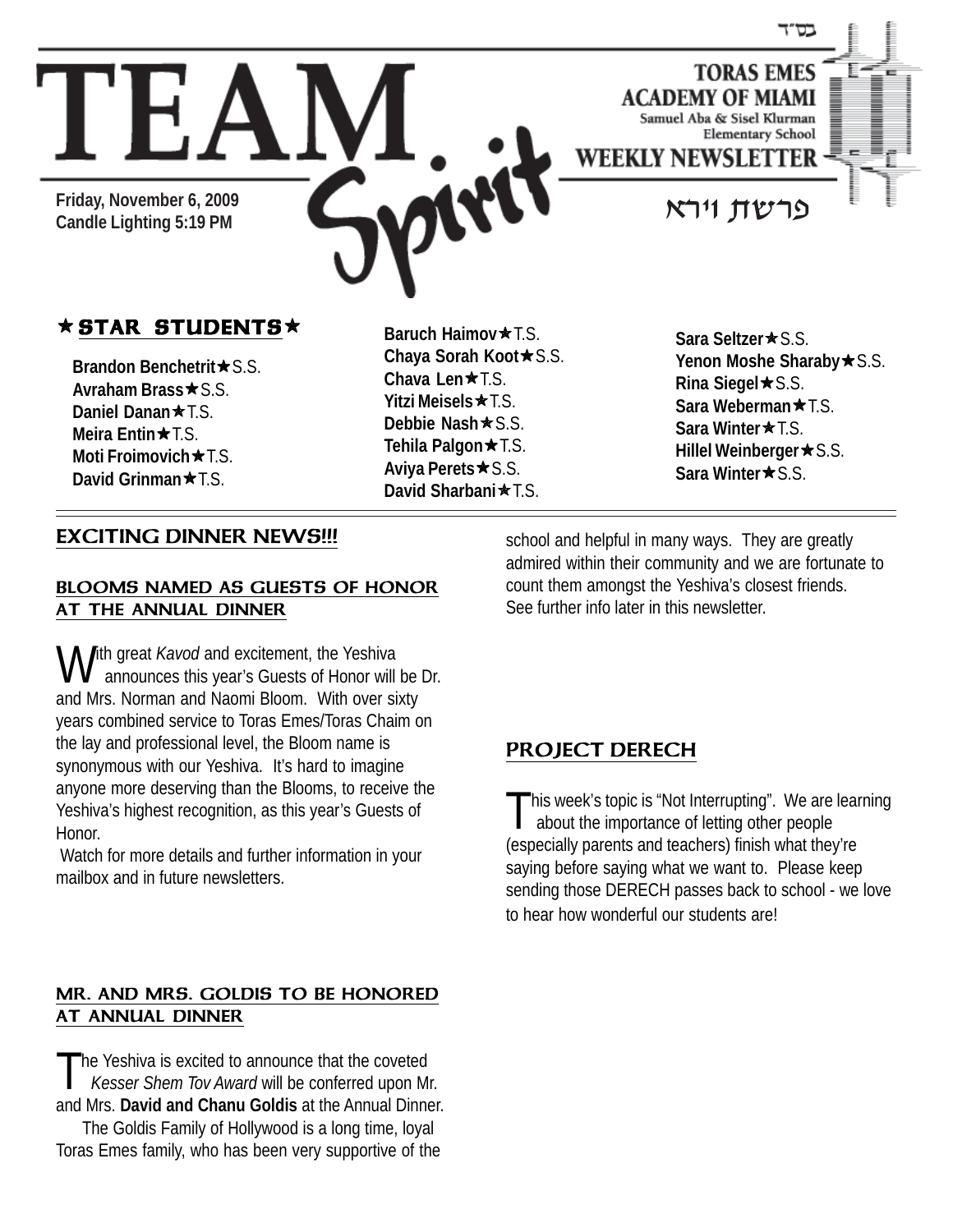# READY, SET ....READ!

We are getting ready<br>for this year's Book Fair, which will be held (conditions permitting) from December 4 through December 11. We are still in



need of volunteers to help with set-up, sales during that week and making decorations for display. **Volunteers are the heart of a successful Book Fair.** The time and energy shared by you not only promotes school spirit, it is crucial in helping us achieve our goals of making the Fair most meaningful and worthwhile for the children. Please share your time to help make this year's Book Fair a resounding success. For more information, and to offer your help, please contact Mrs. Racheli Grossman at 305.651.6541.

# NICHUM AVEILIM

To Mr. David Buzaglo and family on the loss of his mother.

### REFUAH SHELAIMA

- ¨ Ruchama Aliza Sara Chana *bas* Esther Leba
- ¨ Chaya Yachet Elka *bas* Chana Rochel
- ¨ Bina *bas* Chaya
- ¨ Libba *bas* Fayga
- ¨ Tova *bas* Rochel
- ¨ Chaim *ben* Breindel Bracha
- ¨Mordechai *ben* Ora Yehudis
- ¨ Yosef *ben* Simcha
- ¨ Yossi Yosef *ben* Etti Esther



To Drs. Stuart and Marcy Bernstein and family on the marriage of their son, our alumnus, Aryeh to Leeba Meinstain.

o Rabbi and Mrs. Avrohom Yachnes and family on the engagement of their daughter, our alumna, Sora Minna to Yoey Shapps of Canada.



# BANK OF AMERICA - MUSEUMS ON US PROGRAM

Get free general admission to participating museums,<br>  $G$  zoos, science centers, botanical gardens and more on the first full weekend of every month - just by presenting any Bank of America card (proof that you are a customer) and your photo ID. Go to the Bank of America website for details.

### GO FLY A KITE!

That's exactly what Rabbi Steinberg's 5B-1 class did<br>this past Sunday morning. After learning about how Avraham Avinu single handedly spread the belief of one, all powerful G-d, we listened to Abie Rotenberg's song "Little Kite". The powerful lyrics relay the message that although we can not see Hashem, all the proof of His existence and involvement in our lives is as clear as day. After discussing the song the boys enjoyed flying a kite or two.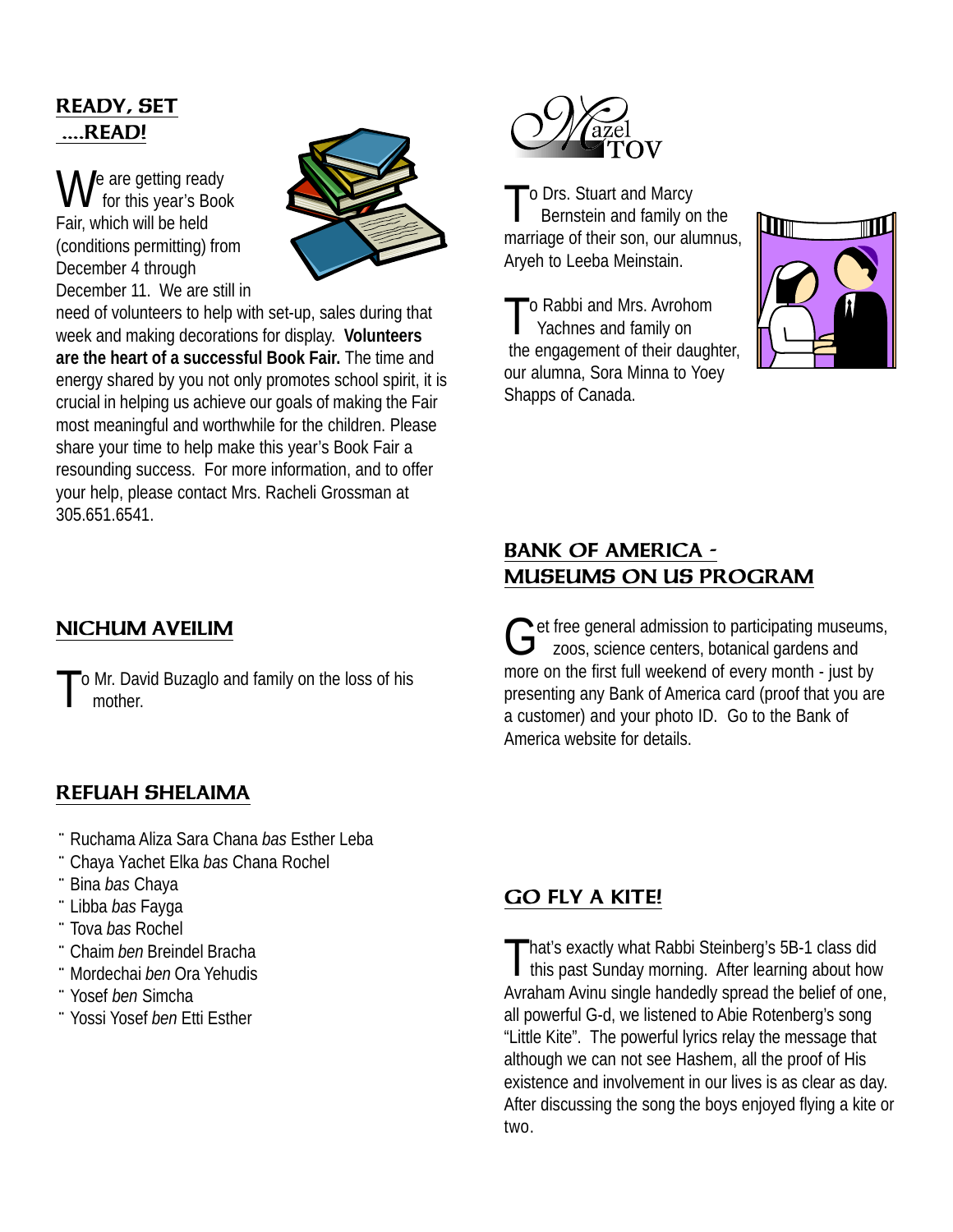# NEWS FROM 1G

The first grade girls learned all about Rachel Imeinu's<br>Yahrzeit, which was on 11 Cheshvan. We learned how very special Rachel Imeinu was and we made beautiful Kever Rachel projects using colored stones. Last week we finished our marble jar for behaving so outstandingly well throughout the first two months of school. We celebrated with a delicious ice cream party. We each made our own ice cream sundaes with cones, sprinkles and chocolate syrup! We had such a good time and are already on our way to finishing our marble jar for a second time! Aren't we a terrific bunch of first graders!

### 1G ICE CREAM PARTY-YUMMY!!!!



#### KEVER RACHEL ART PROJECTS - SO AITTFIII!



# SUMMER REVIEW LUNCHEON

ur thanks to the parents who drove and/or chaperoned the students on Thursday for the Summer Review Luncheon at Jerusalem Restaurant. It was a most enjoyable event honoring the students who worked so diligently and performed so well on their Dikduk and Shorashim skills throughout the summer vacation. Yasher Koach to the students and to the following parents:

> **Mrs. Rose Balgley Mrs. Sheri Benchetrit Mrs. Miriam Cohen Mrs. Chanie Deutsch Mrs. Adina Dreyfuss Mrs. Esther Entin Mrs. Julie Kirschenbaum Mrs. Yocheved Lesnik Mrs. Sarah Palgon**

### INTRODUCING ...THE JAG (Jewish Athletic Girls)

An after school sports program for girls in grades 3 - 5<br>will be offered on Wednesday afternoons starting November 11. The program will include basketball, soccer, football, machanayim, racing and more! For more information, or to register, call Estie Gruenstein at 786.357.0210.

### LET'S GET DRAMATIC!

A six week Drama Workshop on Tuesday afternoons<br>A and Sunday mornings is beginning soon for girls ages 8 - 11 at Toras Emes. The sessions will focus on self-expression and imagination in a Torah environment through games, activities, skits and story telling. Please call Estie Gruenstein at 786.357.0210 for more information.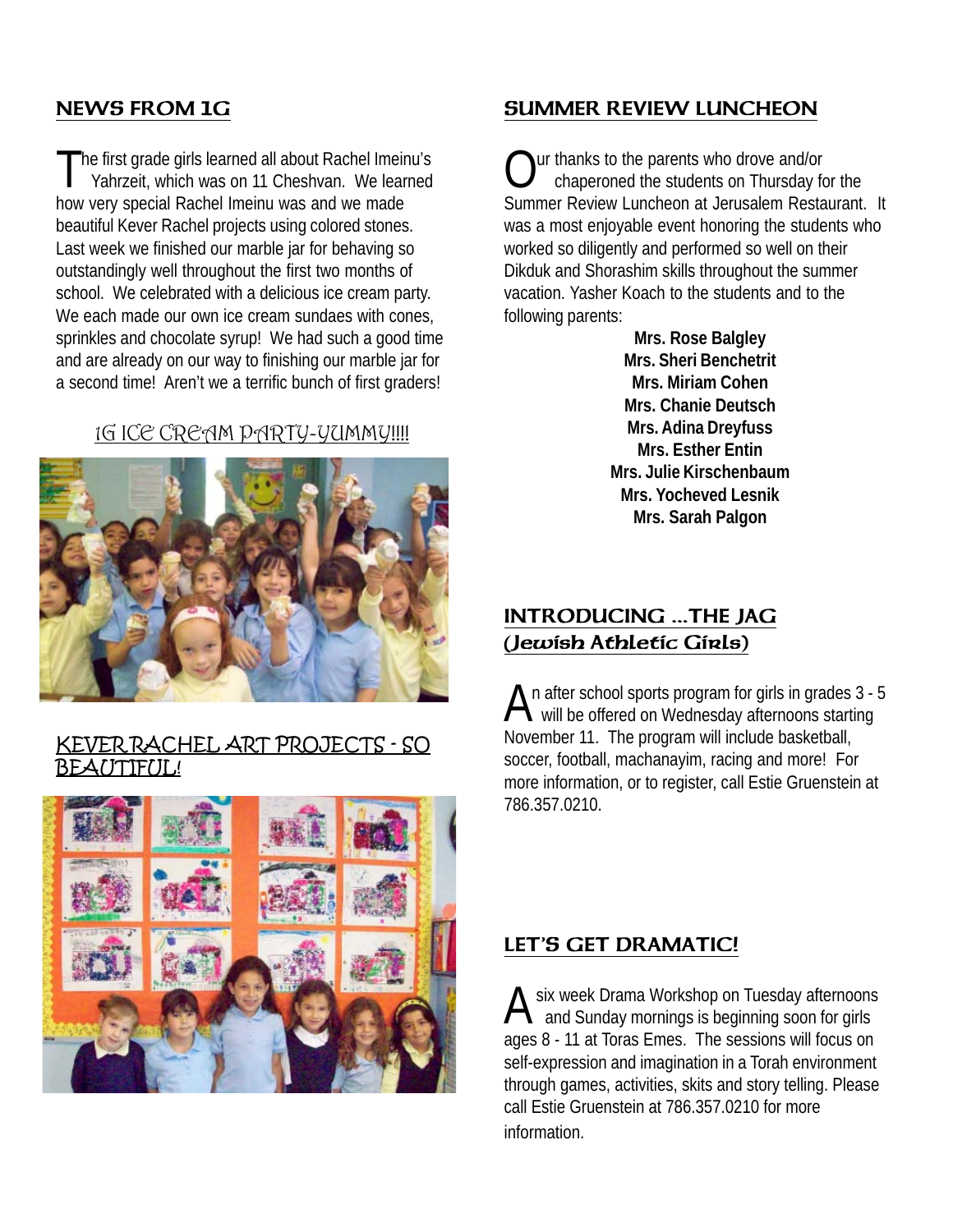

Rabbi Kalman Baumann *Principal*

Rabbi Noam Grossman *Assistant Principal*

Dr. Deborah Lerer *Secular Studies Principal*

Mrs. Naomi Bloom *Early Childhood Director*

Erev Shabbos Parashas Vayera 5770

Dear Parents,

This week, we are sharing an abbreviated version of an article by Mrs. Rifka Schonfeld, educational consultant, that appeared in last week's Yated Ne'eman. Thank you to Mrs. Sarah Glatt, our Title I teacher for bringing it to our attention.

Everybody knows Watty Piper's classic children's book, *The Little Engine That Could*, about a small, kind locomotive that pulled a train over a mountain. While the other engines were too tired or arrogant, the small train managed to pull the dolls and toys to the good little boys and girls on the other side of the mountain. The message of this book is one of perseverance. Though the engine was small, she decided that she would try her best and chugged up the hill, motivating herself by saying "I think I can. I think I can….." She refused to give up, even as she knew the odds were against her.

The lesson of *The Little Engine That Could* is very important for children, especially in today's fast-paced and instantly gratifying society. Advances in technology have made life significantly easier, but they have also made many of us expect everything in life to come to us without difficulty. To our chagrin, when there are tasks that require excess effort and exertion, we may not have the tools to motivate ourselves to continue to strive for our goal. This is where perseverance comes in.

#### *What is Perseverance?*

Perseverance is about sticking with a goal and steadfastly working to achieve that goal, even when everything does not work perfectly. There are many examples of famous people who persevered despite numerous setbacks and eventually became successful. Abraham Lincoln failed to be elected into the government seven times before becoming President of the United States at age 51. Walt Disney went bankrupt four times before creating Mickey Mouse and the Disney World empire; J.K. Rowling's first *Harry Potter* manuscript was rejected by twelve publishers before becoming a best selling phenomenon.

### *Why is Perseverance Important?*

Thomas Alva Edison, the inventor of the light bulb and many other innovations dealing with electricity asserted, "Genius is one percent inspiration and ninety-nine percent perspiration." In other words, brilliance is not about how talented you are, but rather how hard you try.

The benefits of perseverance can be seen as early as children in preschool. Dr. Lisa Wright, of Teachers College, Colombia University explained that she interviewed three different four-year-olds about what they do when they get "stuck". The first child replied, "I practice and practice until I get it done." The second child said, "I ask my Mommy to help me." And the last child simply stated, "I cry." Dr. Wright used these three different children as examples of strategies that people employ in order to succeed when faced with challenges. Most likely, when faced with obstacles, both the first and second child will succeed (the first through her own strength and the second through her reliance on others). However, the third child, the one who cries when faced with a seemingly insurmountable problem, lacks the skills to be successful at the task. So, if perseverance is a skill that we need in order to succeed in difficult undertakings, how can we teach it to ourselves and our children?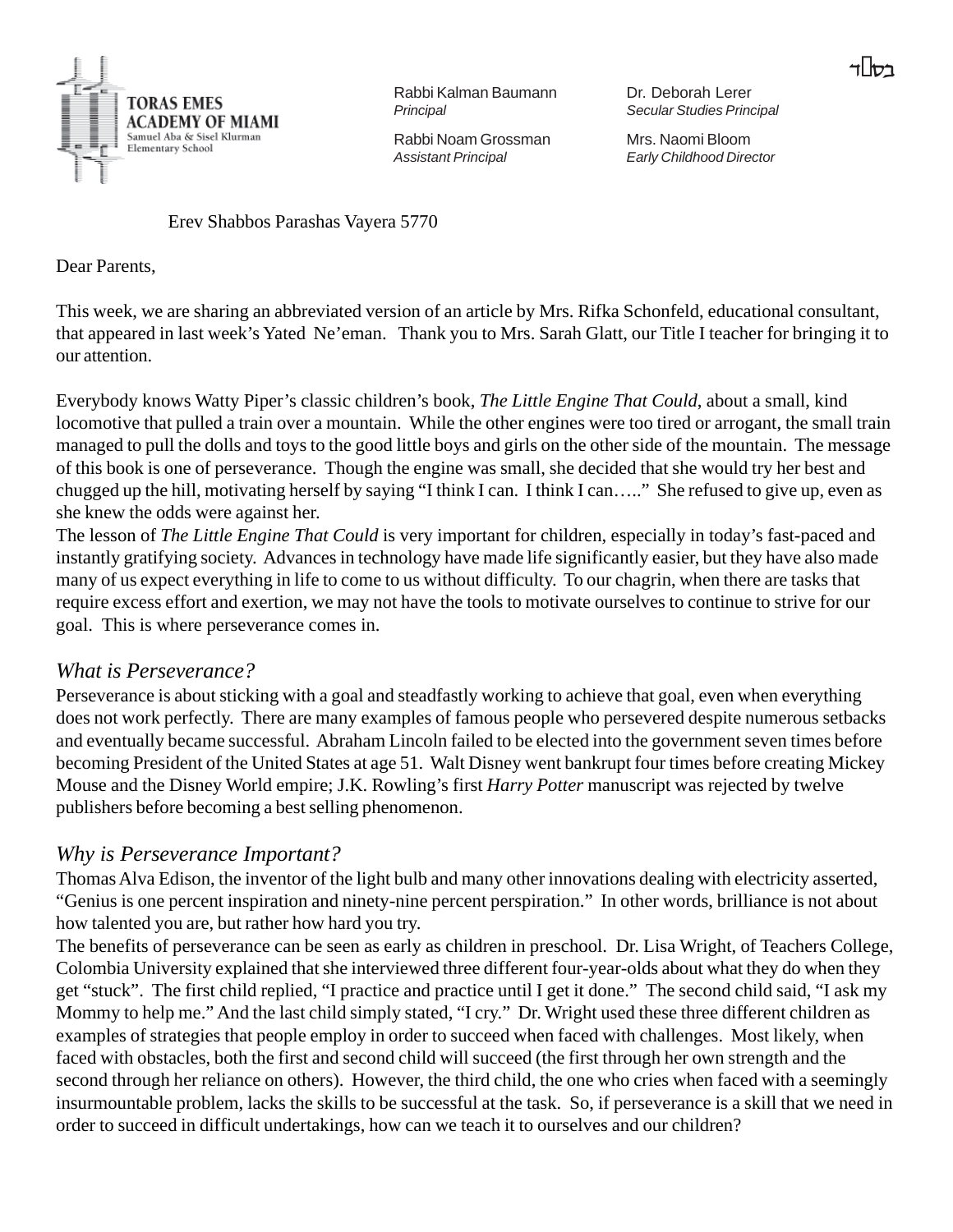#### *How Can we Teach Perseverance?*

Like any other skill, perseverance is something that we have to learn how to do. Luckily there are some simple tips that encourage and build perseverance. For example:

**Start Small:** Pick a goal that is just beyond your reach. If you wanted to open your own catering business, you would begin by figuring out the menu to offer to your customers. This is a small task and will allow you to feel a sense of accomplishment when completed. Once the menu is finalized, you can begin thinking about what equipment you'll need to create the food on your menu. Upon completion of each small goal, you move on to the next goal. The same applies to children – whether it's school work, a craft project or a household chore.

**Resist Jumping In:** If you see your child wrestling to open a bag of crackers, resist the urge to open it up for him. When you jump in with help every time you see your child struggle, you are signaling to him that he is incapable of doing anything on his own. Instead, unless your child is in danger, allow him to struggle and fail. Eventually he will try a new strategy and succeed.

**Applaud Effort:** Because perseverance is about trying even when you don't succeed, give your child credit when she exhibits effort, regardless of the outcome. Say something like, "What an impressive effort!" "When you want something, you go after it to try to make it happen." This sends a clear message to your child that you value effort, regardless of the result.

Lead by Example: (This is a hard one..) If you give up when the going gets tough, you are teaching your children that quitting is a viable option. If you are fearful, for example, of driving in an unfamiliar area, share your efforts to overcome this challenge with your children. This perseverance will show your children that even if something is scary or hard, if we work at it, we can achieve our goal.

**Don't Perseverate:** Persevering and perseverating are very different things. Persevering is about trying to achieve the same goal even when things are not working out perfectly. Perseverating, however, involves trying to achieve the goal through the same (unsuccessful) means over and over again. For example, if a child wants to get a ball from on top of a cabinet, but is not tall enough, he might try to jup to jump to see if he can reach it. When jumping fails, he might try to bring a stool to stand on. If the stool fails as well, he might take a large textbook and place it on top of the stool to give him greater height. This is persevering. However, if this child tries jumping repeatedly without success, that would be considered perseverating. Do not get stuck on one strategy, explore many possibilities to achieve your goals.

Perseverance can enhance self-esteem. Perseverance is a skill that is manifest when we are struggling, not when things come easily. *The Little Engine That Could* made it over the mountain because she made the attempt and found encouragement by repeating to herself, "I think I can, I think I can." When she was done, she puffed away whispering, "I thought I could, I thought I could." This sense of accomplishment and renewed self-esteem is a wonderful result of perseverance. The more you try, the more likely you are to succeed. Then your child will smile and happily say, "I thought I could, I thought I could."

Have a wonderful Shabbos!

Rabli Kalwan Bacuman

Rabbi Kalman Baumann Principal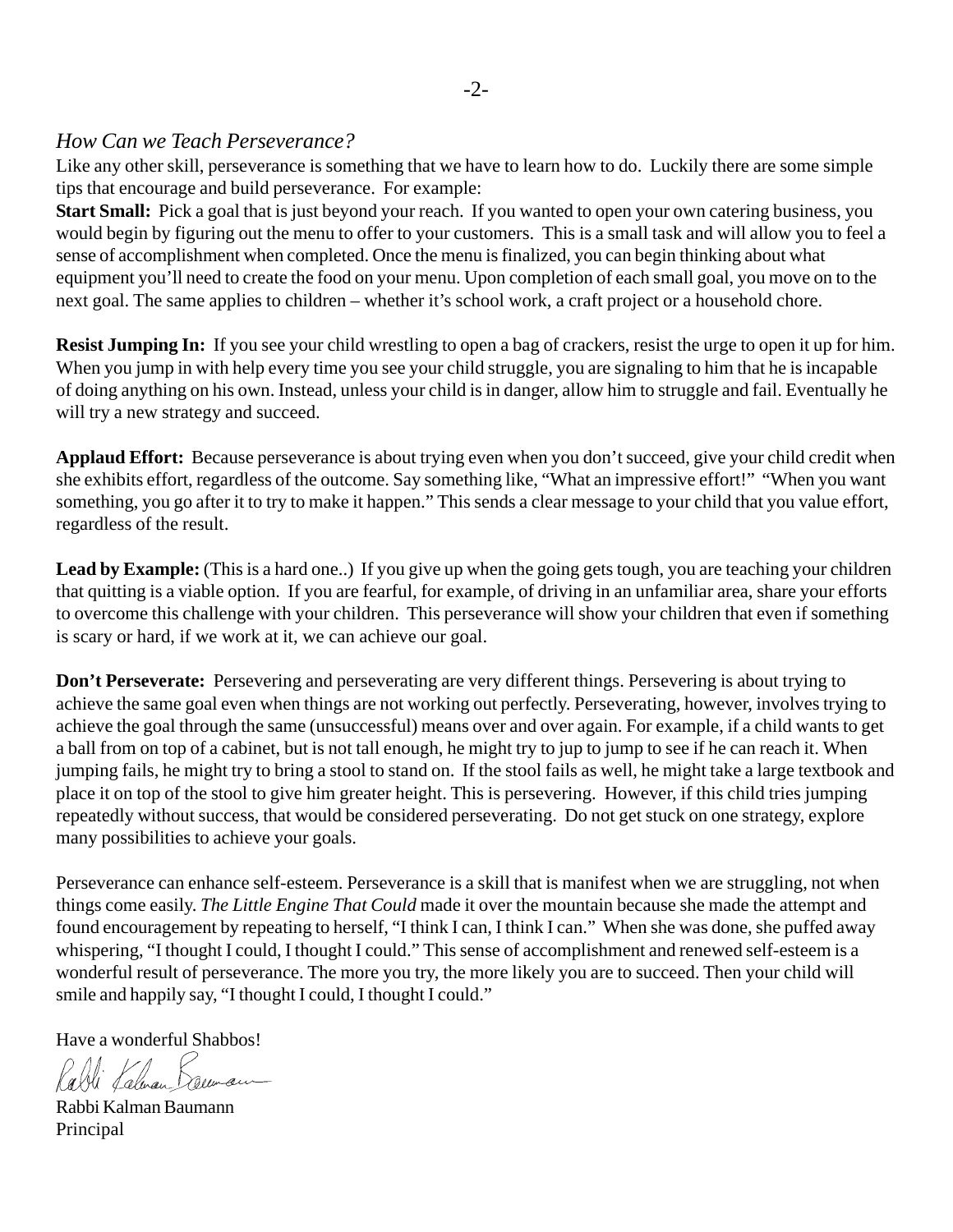**DERECH PASS** "יקימך ה' לו לעם קדוש ... והלכת בדרכיו." As soon as David water In an 120 he always say good shiltons to en of ames hep reviewed the precept of "speaking softly," with: Vame: David Whirranshigr. Parent's Signature:

**DERECH PASS** "יקימך ה' לו לעם קדוש ... והלכת בדרכיו." I his tebbe crew (U) Soult and pleasure,  $MQ$ for your ledge ast the Voice SIUWM I reviewed, the precept of "speaking softly," with Name: Denry Kanoff, Gr. Parent's Signature:

**DERECH PASS** "יקימך ה' לו לעם קדוש ... והלכת בדרכיו." Moshe spoke softly, even who he was yeset at the person after she hard him

I reviewed the precept of "speaking softly," with: Name: Moshe Kepbern Gr. 1 Parent's Signature: Reakedbee

**DERECH PASS** "יקימך ה' לו לעם קדוש ... והלכת בדרכיו." Mordechai spoke nicely to his sister & thanked her for helping out with I reviewed the precept of "speaking softly," with: Name: Mondechai Shapino Gr. 13 Parent's Signature: hohaple

**DERECH PASS** "יקימך ה' לו לעם קדוש ... והלכת בדרכיו."

 $\n *plus limit*\n  $\frac{1}{2}$ \n  $\frac{1}{2}$ \n  $\frac{1}{2}$ \n  $\frac{1}{2}$ \n  $\frac{1}{2}$ \n  $\frac{1}{2}$ \n  $\frac{1}{2}$ \n  $\frac{1}{2}$ \n  $\frac{1}{2}$ \n  $\frac{1}{2}$ \n  $\frac{1}{2}$ \n  $\frac{1}{2}$ \n  $\frac{1}{2}$ \n  $\frac{1}{2}$ \n  $\frac{1}{2}$ \n  $\frac{1}{$$ Avrim friend when te ca

I reviewed the concept of "derech eretz" with Name: Avrumi Orvensken Gr: 7 Parent's Signature: 1

**DERECH PASS** "יקימך ה' לו לעם קדוש ... והלכת בדרכיו."

Ezraspoke soltly when playing also when playing with Amoni later!

I reviewed the precept of "speaking softly," with: Name: Ezm Kirschenbaum Gr. 28 Parent's Signature: Quinc Princhent